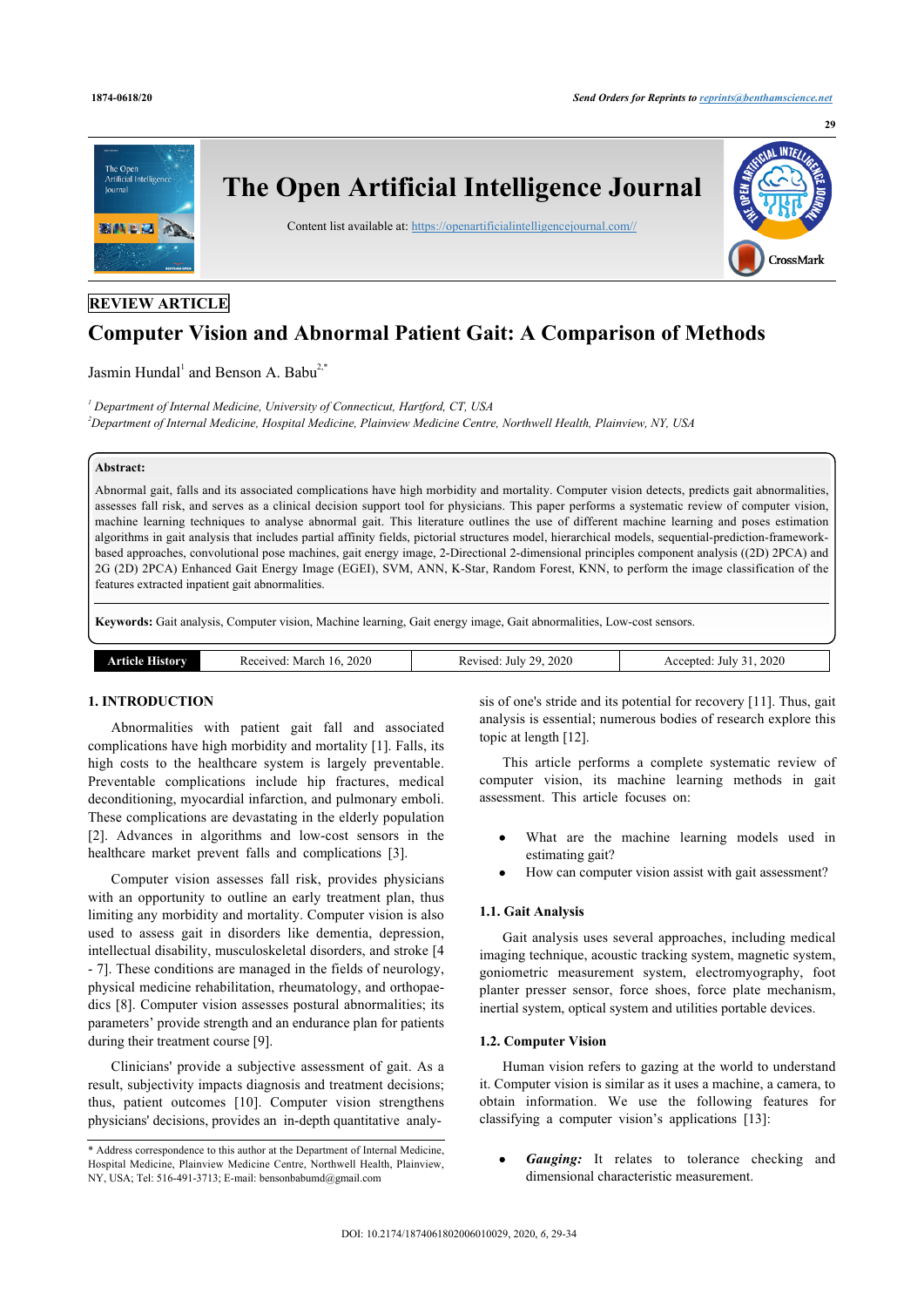- *Sorting:* It recognizes and identifies parts.
- *Inspection:* It detects, identifies, and classifies parts.

Within the past decade, they have conducted extensive research on video-based human motion capture. Various techniques in machine learning and computer vision are proposed for pose estimation and 3D human motion tracking [[14\]](#page-4-7). A video-based technique is used to carry out joint kinematics, while gait is ongoing, as developed by the work of Corazza *et al.* [[15\]](#page-4-8).

#### **1.3. Machine Learning**

As deep learning approaches emerge, DNN-based techniques are the standard in vision tasks such as human motion tracking, pose estimation[[16](#page-4-9)], human activity recognition[[17](#page-4-10)], and face recognition[[18](#page-4-11)]. Deep CNN architecture consists of layers between both input and output; model complex non-linear relationships in data. DNN models for 3D human pose estimation focus on a single view, with a complex background setting [\[14](#page-4-7), [19\]](#page-4-12). Machine learning models using Logistic Regression[[20](#page-4-13)], Artificial Neural Networks (ANN)[[21](#page-4-14)], K-Star [\[22\]](#page-4-15), Random Forest[[23\]](#page-4-16), K-nearest neighbors (KNN) [[24\]](#page-4-17) and Support Vector Machines (SVM) [[25\]](#page-4-18) can identify and classify patterns of gait, thus provide valuable insight into medical conditions [[16\]](#page-4-9).

# *1.3.1. Post Estimation*

An individual's trunk, joints, and other body parts are detected using the human pose estimation method [[26](#page-4-1)]. The pose estimation technique detects body parts using images from a video or an image detector; it describes the anatomic details [\[27\]](#page-4-19). These images are processed into an algorithm. Key skeletal points serve as coordinates, generated by using the pose estimation method. Human pose estimation is important; it predicts human posture, behaviour by gait recognition, character tracking, action, and behaviour recognition[[28\]](#page-4-3). Similarly, the method: Part affinity field is another groundbreaking computer vision technique, able to detect multiple 2D people poses in the wild with high accuracy [[29\]](#page-4-20).

Pictorial structures mode[[30](#page-4-5) - [32](#page-4-21)] expresses spatial relationships within body parts labelled as kinematic-priorsbased, tree-structured graphic models. This model couples connected limbs, thus make up the classic articulated pose estimation technique. These methods make mistakes such as counting image data twice; this happens because connections between variables of the tree-structured model did not capture correctly. These errors occur on high-quality limb images used in the pictorial structure model [[33\]](#page-4-22).

Hierarchical models [\[34](#page-4-23), [35](#page-4-24)] signify how the parts relate at various sizes and scales in a hierarchical tree structure. Based on assumptions, the image structure easily detects, discriminates the location of small hard-to-locate parts within the entire limb system.

Interactions introduce loops and augment the tree structure with edges; it captures: long-range, occlusion, symmetry, and incorporates into non-tree models [\[36](#page-4-25), [37\]](#page-4-26). The inference is required in methods for learning and test time. As a result, spatial relationships' provide fast, efficient inference, with a parametric form; but, a trade-off with other models occurs.

Sequential-prediction-framework-based approaches [\[38\]](#page-4-27) use complicated relationships between variables: it learns from an implicit spatial model, trains an inference procedure to achieve a performance output[[39,](#page-4-28) [40](#page-4-29)].

Recently, the articulated pose estimation method [[41](#page-4-30), [42\]](#page-4-31) combined with a convolutional architecture gained popularity in the computer vision community. This method [\[43](#page-4-16)] uses convolutional architecture to carry out a regression of the Cartesian coordinates[[44\]](#page-5-0). It regresses an image to a confidence map and opts in for graphical models using spatial probability priors' heuristic initialization or energy functions designed by hand. This removes outliers on the regressed confidence maps; it also uses a dedicated network model for a precise refinement[[45,](#page-5-1) [46](#page-5-2)]. This input to the regressed confidence maps combined with convolutional networks does not require hand-designed priors, has great receptive domains for learning, and attains a high level of performance within the entire precision region. Furthermore, it should not be carefully initialized and needs a dedicated precision refinement. A network module with a large receptive field is used in the work for capturing implicit spatial models[[47\]](#page-5-3), considered joint training's advantages; the model we reviewed is trained globally because of convolutions differentiable attributes [\[42](#page-4-31)].

A deep network with the features of being able to use *error feedback* for training is seen in the work of [[48\]](#page-5-4). It also uses Cartesian representation, as seen in that it is incapable of preserving spatial improbability, and that reduces the high precision regime's accuracy [\[49](#page-5-5)].

The task of articulated pose estimation using Convolutional Pose Machines (CPMs) has been carried out. CPM inherit pose machine architecture's benefits [[38\]](#page-4-27), integrating learning and inference tightly, the learning of long-range dependencies between multi-part cues and image implicitly, and a modular sequential design. It combines these with the benefits convolutional architecture provides. CPMs also include advantages such as the capability of handling large training datasets efficiently, a differentiable architecture that makes joint training with backpropagation possible, and the ability to learn spatial and image context's feature representations directly from data. Series of convolutional networks, 2D maps for each part's location make up CPMs.

CPMs[[50](#page-5-6)] are robust and have high accuracy in the detection of human pose estimations' data-sets, such as the Leeds Sports Pose (LSP) data-set [\[51\]](#page-5-7), Human Pose data-set [[52](#page-5-8)], and Max-Planck-Institute Informatics (MPII). The time required to train CPMs are extensive, and its detection speed is low. This makes it difficult to apply real-time tasks. Based on human pose estimation's standard datasets, excellent detection outputs are found in the Stacked Hourglass [\[53\]](#page-5-9) of a similar duration. The new modes using the enhanced Stacked Hourglass include the 2017 models such as Learning Feature [[54](#page-5-10)], Self-Adversarial Training [[55](#page-5-11)], and multi-context [[56](#page-5-12)], and the 2018 excellent models' further improved accuracy. Certain metrics contained in these models, increase the time required for training, thereby limiting model use. To date, the model does not have a satisfactory accuracy.

The ability to extract the low-level feature is enhanced,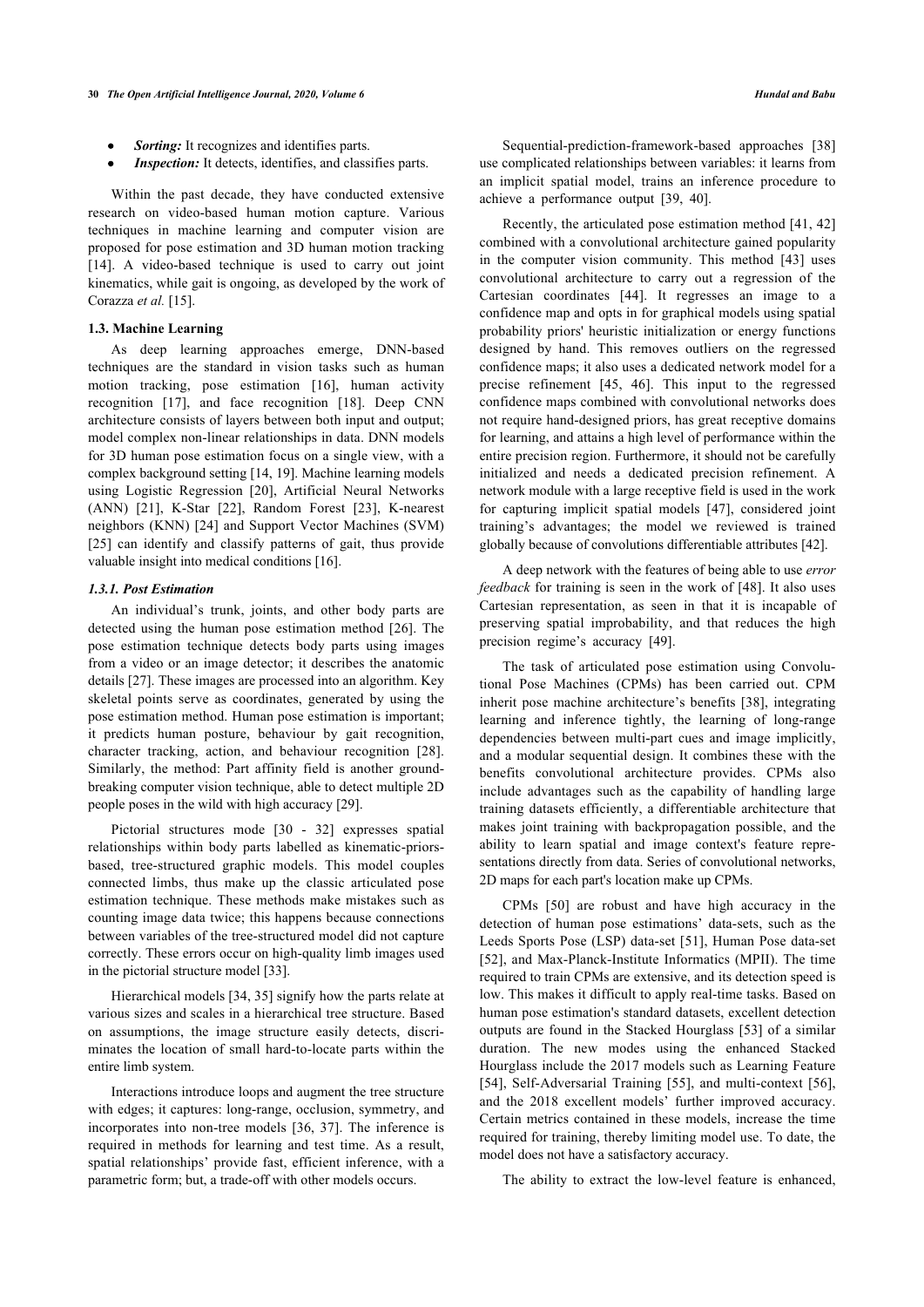<span id="page-2-0"></span>using the more convoluted network structures, and deeper network layers of the enhanced CPM model[[57](#page-5-13)]; and afterward, apply a system to fine-tune it. The enhanced CPM is proven to include an excellent image detection effect and high image classification accuracy, and a good human pose estimation model for designing a new network and apply a system of fine-tuning to increase the human pose estimation's efficiency.

#### *1.3.2. Gender Recognition*

Gait Energy Image (GEI) is a combination of gait with a new spatiotemporal method for force representation to mark human walking behaviour for individual recognition [\[58](#page-5-0)]. The findings show the efficiency of combining gait and GEI approach for individual recognition, and the competitiveness of its performance[[58,](#page-5-0) [59\]](#page-5-14). The GEI approach is used for studying individual recognition. The researchers used various tech-niques, methods to present the GEI approach as biased attributed in their survey. It is clear from the findings of their research that the system's performance in real-time improved; hence, its application in real-word is possible [[60\]](#page-5-15). It further used automated approaches to combine psychological methods for improving accuracy quality to classify human gait-based genders. According to their research, compared to other parts of the body, the major body parts for the gender recognition process include the chest, back, hair, and head. Even though the application process contains several impediments because of the differences in how humans appear, they include change of shoes and clothes, or when they lift objects, the gait classification is possible in a controlled environment.

The classification of human behaviour using 2-Directional 2-dimensional principles component analysis ((2D) 2PCA) and 2G (2D) 2PCA) Enhanced Gait Energy Image (EGEI) is proposed in the work [[61\]](#page-5-16). The outcomes of the experiment revealed the simplicity of the algorithm and its capacity for realizing a higher classification accuracy within a short period. The system uses gait classification based on the silhouette, recommends books to visitors according to their age or gender, and in real-time [\[62](#page-5-4)]. The Support Vector Machine (SVM) has 77.5% accuracy in classification [\[63\]](#page-5-5); it combines the Denoised Energy Image (DEI) and GEI approach in preprocessing to present gender recognition's initial design, outcomes, the training, and extraction of feature from the walking movements experiment. This method may provide high real-time accuracy.

The method of integrating information from the multi-view gait at the feature level is proposed [\[64](#page-5-6)], and it increases the effectiveness of the performance for the gender classification based on multi-view gait. Gait for human recognition was conducted[[65](#page-5-17)]. Gait image's features that are founded on information theory sets are referred to as image feature information gait. Gait information features are information set theory-based gait image features that are described by this research team. The concept of the information set was applied on the frames in a gait cycle, and two elements referred to as Gait Information Image with Sigmoid Feature (GIISF) extracted and Gait Information Image with Energy Feature (GII-EF) to derive the proposed Gait Information Image (GII). The identification of the gait was made using Nearest

Neighbour (NN) for the classification. The robust feature-level fusion of directional vectors such as forward and backward diagonal, vertical, and horizontal vectors are used by this research team [\[66](#page-5-18)] to study gender recognition. First, they construct for each image sequence: 1) Gait Energy Image (GEI), followed by 2) Gradient Gait Energy Image (GGEI), which is achieved using neighbourhood gradient computation [[67](#page-5-19)]. After that, differences in all the four directions were utilized as discriminative gait features. Afterward, SVM used in the classification process, while the largest multi-view CASIA-B (Chinese Academy of Sciences) datasets were used to test the model. The investigators report that their study outcomes were beneficial.

According to the literature review, the current most universal gait-based approaches to gender classification include GEI and GII approaches. As a result, this research focuses on contrasting GII approaches with GEI approaches to present a gait-based gender classification in real-time [[68\]](#page-5-20). The one with the highest accuracy is beneficial for future ongoing research studies.

## **2. METHODS**

## **2.1. Search Criteria**

The systematic review aimed at reviewing published papers, as well as academic journals, in a step-by-step manner. It also intends to perform a systematic peer-review on academic-based journals. It will use online search engines such as IEEExplore<sup>[1](#page-2-0)</sup>, PubMed<sup>2</sup>, Google Scholar<sup>3</sup>, Cochrane<sup>4</sup>,  $CINAL$ , Medline<sup>5</sup>, Web of Science<sup>6</sup>, DBLP<sup>7</sup>, and Embase<sup>8</sup> to search for literature. The primary keywords used for the search are Computer vision, Artificial Intelligence, Machine learning, deep learning, CNN, Abnormal gait analysis, gait analysis, Stroke, Parkinson's disease, and Movement disorders.

#### **2.2. Justification of the Selection**

The preliminary research produced one hundred articles. We considered only 10 of them in this literature review. Out of the 10 articles, only 5 of them were selected related to this report's topic. This literature review set an interval duration from 2009 and 2019 to analyze; this ensures up-to-date works of literature used for the review. However, at times, some earlier journals were selected.

#### **3. RESULTS AND DISCUSSION**

#### **3.1. Findings and Analysis**

The key findings from the journals are provided in Table **[1](#page-3-4)**.

- 1<https://ieeexplore.ieee.org/Xplore/home.jsp>
- 2<https://www.ncbi.nlm.nih.gov/pubmed/>
- 3<https://scholar.google.com/>
- 4<https://www.cochranelibrary.com/>
- 5<https://www.ebsco.com/products/research-databases/medline>
- 6<https://clarivate.com/webofsciencegroup/solutions/web-of-science/>
- 7<https://dblp.uni-trier.de/>
- 8 <https://www.embase.com/login>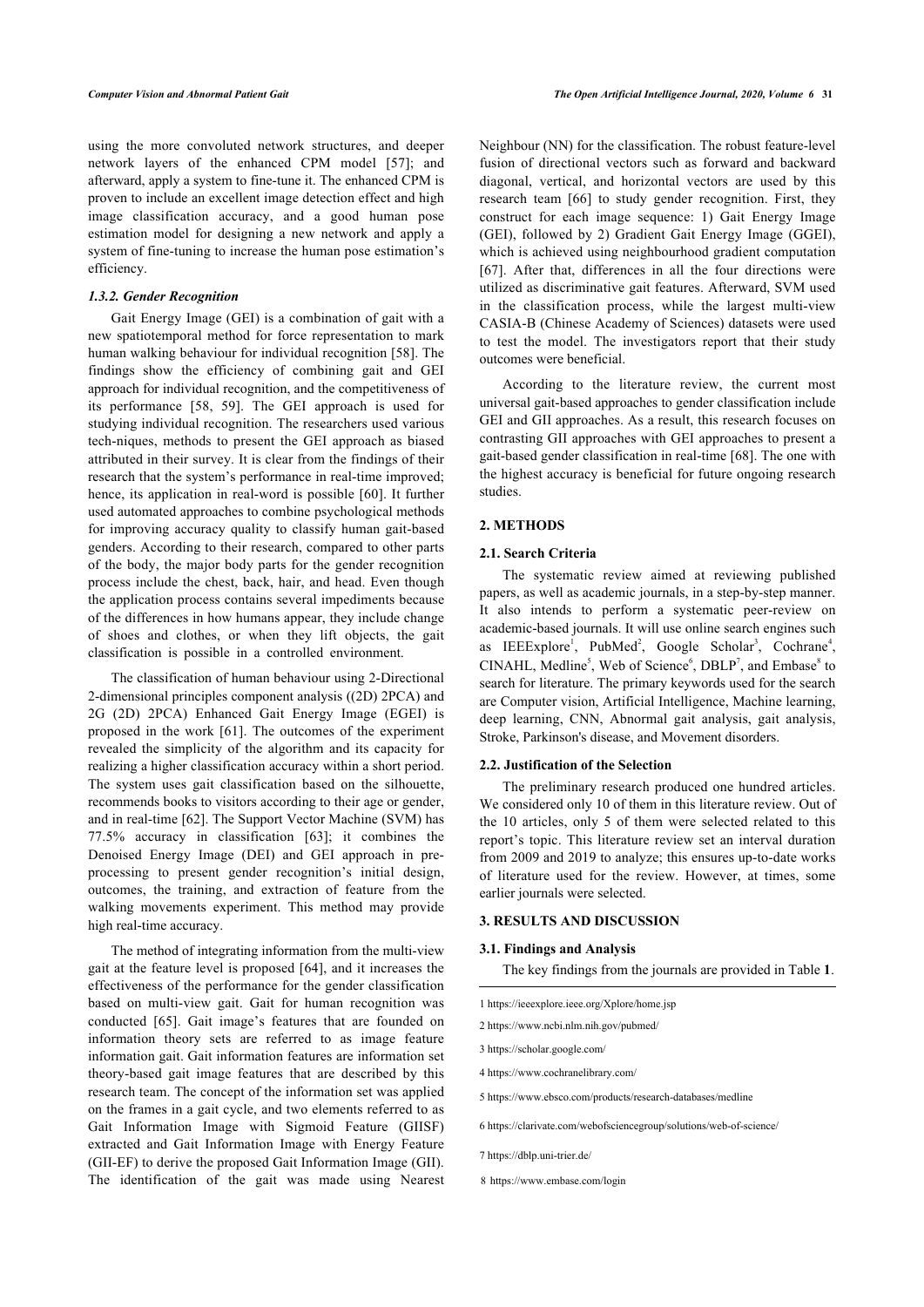#### **Table 1. Key findings.**

<span id="page-3-4"></span>

| <b>System Suggested</b>                                                   | Year | <b>Computer Vision</b><br>technology     | <b>Machine Learning</b><br>Technique                                    | <b>The Abnormality Identified</b><br><b>Using the Gait Analysis</b>                | Referencel        |
|---------------------------------------------------------------------------|------|------------------------------------------|-------------------------------------------------------------------------|------------------------------------------------------------------------------------|-------------------|
| Automatic Health Problem Detection                                        | 2018 | Videos captured<br>using digital cameras | <b>DNN</b>                                                              | Parkinson's disease<br>Pose Stroke<br>orthopedic problems                          | $\lceil 2 \rceil$ |
| A vision-based proposal for classification of<br>normal and abnormal gait | 2016 | RGB Camera                               | KNN and SVM                                                             | Dementia<br>frailty                                                                | $[3]$             |
| Computer Vision-Based Gait Analysis                                       | 2018 | <b>Smart Phone</b>                       | <b>KNN</b>                                                              | Senility<br>Frailty                                                                | $[3]$             |
| Extracting Body Landmarks from Videos                                     | 2019 | Videos                                   | Suggested future work for<br>classification or regression<br>algorithms | Parkinson disease                                                                  | [4]               |
| System to support the Discrimination of<br>Neuro-degenerative Diseases    | 2009 | Videos                                   | SVM, Random Forest, and<br><b>K</b> Star                                | Amyotrophic lateral sclerosis,<br>Parkinson's disease, and<br>Huntington's disease | $\lceil 5 \rceil$ |

Several measures were identified in the gait analysis to study the abnormality of the patients, some of which are in Table **[2](#page-3-6)**.

#### **Table 2. The measures identified in the gait analysis to study the abnormality of the patients [\[69](#page-5-21), [70\]](#page-5-22).**

<span id="page-3-6"></span>

| <b>Patient Abnormality</b> | <b>Gait Measures</b>   |  |
|----------------------------|------------------------|--|
| Slow walking               | Gait speed             |  |
|                            | Frequency of steps     |  |
| Muscle weakness            | Muscle force           |  |
| Crouch Gait                | Ankle joint angle      |  |
| Unstable gait              | Gait stability measure |  |
|                            | Double support time    |  |
| High stepped gait          | Step height            |  |
| Pelvis drop                | Hip flexion            |  |

# **CONCLUSION**

According to this brief literature review, several machine learning algorithms are used in the classification, which includes SVM, K-Star, Random Forest, KNN, and DNN. The images and videos are widely used in the literature to capture the human walk while performing the gait analysis. Therefore, the use of high technologies of computer vision, such as smartphone cameras, surveillance cameras, among others, is rapidly emerging. Limitations to this brief review include its deficiency to perform in-depth research on the gait analysis, its functions, and at length comparison of studies.

<span id="page-3-1"></span><span id="page-3-0"></span>Future research databases with real-time data, as opposed to single gait data and less geographic and demographic restrictions, are needed [[6\]](#page-4-32). Improvement in accuracy in gait patterns recognition affected by variations in clothing needs further research [[6](#page-4-32)]. Multiview covariate data sequences are needed, giving multiple view angles resulting in less error rate [[6](#page-4-32)]. Segmentation of gait in unconstrained, background conditions that lead to adaptive background modelling also needs refined research to correct these issues[[6\]](#page-4-32). Lastly, optimization of feature selection and reduction of feature space is also needed for future research [\[6\]](#page-4-32).

#### <span id="page-3-5"></span><span id="page-3-3"></span><span id="page-3-2"></span>**CONSENT FOR PUBLICATION**

Not applicable.

### **FUNDING**

None.

### **CONFLICT OF INTEREST**

The author declares no conflict of interest, financial or otherwise.

# **ACKNOWLEDGEMENTS**

Declared none.

#### **REFERENCES**

- [1] K. E. A. Spaniolas, "Ground Level Falls Are Associated With Significant Mortality in Elderly Patients", *J. Trau. Injur. Infec. Criti. Care.,* vol. 69, no. 4, pp. 821-825, 2010. [\[http://dx.doi.org/10.1097/TA.0b013e3181efc6c6\]](http://dx.doi.org/10.1097/TA.0b013e3181efc6c6)
- [2] R. Mehrizi, X. Peng, Z. Tang, X. Xu, D. Metaxas, and K. Li, "Toward marker-free 3D pose estimation in lifting: A deep multi-view solution", *In 2018, 13th IEEE International Conference on Automatic Face & Gesture Recognition (FG 2018),* 2018 [\[http://dx.doi.org/10.1109/FG.2018.00078](http://dx.doi.org/10.1109/FG.2018.00078)]
- [3] M. Nieto-Hidalgo, F.J. Ferrández-Pastor, R.J. Valdivieso-Sarabia, J. Mora-Pascual, and J.M. García-Chamizo, "A vision based proposal for classification of normal and abnormal gait using RGB camera", *J. Biomed. Inform.,* vol. 63, pp. 82-89, 2016. [\[http://dx.doi.org/10.1016/j.jbi.2016.08.003](http://dx.doi.org/10.1016/j.jbi.2016.08.003)] [PMID: [27498069\]](http://www.ncbi.nlm.nih.gov/pubmed/27498069)
- [4] H. Fleyeh, and J. Westin, "Extracting body landmarks from videos for parkinson gait analysis", *2019 IEEE 32nd International Symposium on Computer-Based Medical Systems (CBMS),* 2019 [\[http://dx.doi.org/10.1109/CBMS.2019.00082\]](http://dx.doi.org/10.1109/CBMS.2019.00082)
- [5] H. Zheng, M. Yang, H. Wang, and S. McClean, "Machine learning and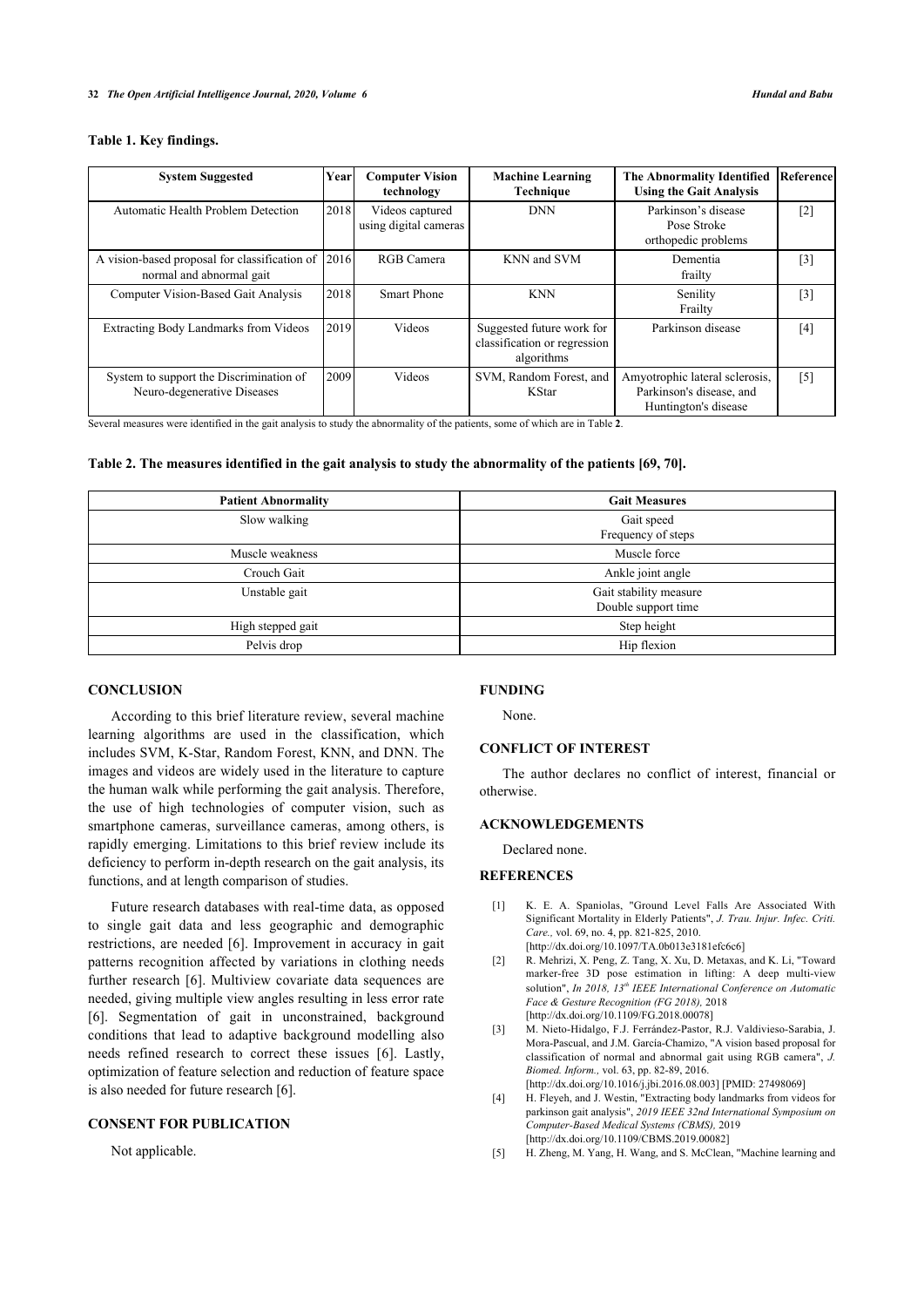statistical approaches to support the discrimination of neurodegenerative diseases based on gait analysis", In: *Intelligent patient management,* Berlin, Heidelberg, 2009. [\[http://dx.doi.org/10.1007/978-3-642-00179-6\\_4\]](http://dx.doi.org/10.1007/978-3-642-00179-6_4)

- <span id="page-4-32"></span><span id="page-4-17"></span>[6] J. P. Singh, Sanjeev. Jain, and U. Singh, "Vision Based Gait Recognition: A Survery", *IEEE Access,* vol. 6, pp. 70497-70527, 2018. [\[http://dx.doi.org/10.1109/ACCESS.2018.2879896\]](http://dx.doi.org/10.1109/ACCESS.2018.2879896)
- <span id="page-4-18"></span><span id="page-4-0"></span>[7] F.I. Mahoney, and D.W. Barthel, "Functional evaluation: the Barthel index", *Md. State Med. J.,* vol. 14, pp. 61-65, 1965. [PMID: [14258950](http://www.ncbi.nlm.nih.gov/pubmed/14258950)]
- <span id="page-4-1"></span>[8] W. Pirker, and R. Katzenschlager, "Gait disorders in adults and the elderly : A clinical guide", *Wien. Klin. Wochenschr.,* vol. 129, no. 3-4, pp. 81-95, 2017.
- <span id="page-4-2"></span>[\[http://dx.doi.org/10.1007/s00508-016-1096-4](http://dx.doi.org/10.1007/s00508-016-1096-4)] [PMID: [27770207\]](http://www.ncbi.nlm.nih.gov/pubmed/27770207) C.A. Haynes, and T.E. Lockhart, "Evaluation of gait and slip parameters for adults with intellectual disability", *J. Biomech.,* vol. 45, no. 14, pp. 2337-2341, 2012.

[\[http://dx.doi.org/10.1016/j.jbiomech.2012.07.003\]](http://dx.doi.org/10.1016/j.jbiomech.2012.07.003) [PMID: [22867766](http://www.ncbi.nlm.nih.gov/pubmed/22867766)]

- <span id="page-4-19"></span><span id="page-4-3"></span>[10] J. Verghese, R.B. Lipton, C.B. Hall, G. Kuslansky, M.J. Katz, and H. Buschke, "Abnormality of gait as a predictor of non-Alzheimer's dementia", *N. Engl. J. Med.,* vol. 347, no. 22, pp. 1761-1768, 2002. [\[http://dx.doi.org/10.1056/NEJMoa020441](http://dx.doi.org/10.1056/NEJMoa020441)] [PMID: [12456852\]](http://www.ncbi.nlm.nih.gov/pubmed/12456852)
- <span id="page-4-20"></span><span id="page-4-4"></span>[11] T.C. Brandler, C. Wang, M. Oh-Park, R. Holtzer, and J. Verghese, "Depressive symptoms and gait dysfunction in the elderly", *Am. J. Geriatr. Psychiatry,* vol. 20, no. 5, pp. 425-432, 2012. [\[http://dx.doi.org/10.1097/JGP.0b013e31821181c6\]](http://dx.doi.org/10.1097/JGP.0b013e31821181c6) [PMID: [21422907\]](http://www.ncbi.nlm.nih.gov/pubmed/21422907)
- <span id="page-4-5"></span>[12] S-S. Lee, S.T. Choi, and S-I. Choi, "Classification of gait type based on deep learning using various sensors with smart insole", *Sensors (Basel),* vol. 19, no. 8, p. 1757, 2019. [\[http://dx.doi.org/10.3390/s19081757\]](http://dx.doi.org/10.3390/s19081757) [PMID: [31013773\]](http://www.ncbi.nlm.nih.gov/pubmed/31013773)
- <span id="page-4-6"></span>[13] R. Mehrizi, P. Xi, S. Zhang, R. Liao, and K. Li, "Automatic health problem detection from gait videos using deep neural networks", In: *arXiv preprint arXiv,* vol. 1906.01480. 2019.
- <span id="page-4-21"></span><span id="page-4-7"></span>[14] A. Muro-de-la-Herran, B. Garcia-Zapirain, and A. Mendez-Zorrilla, "Gait analysis methods: an overview of wearable and non-wearable systems, highlighting clinical applications", *Sensors (Basel),* vol. 14, no. 2, pp. 3362-3394, 2014.

[\[http://dx.doi.org/10.3390/s140203362](http://dx.doi.org/10.3390/s140203362)] [PMID: [24556672](http://www.ncbi.nlm.nih.gov/pubmed/24556672)]

<span id="page-4-22"></span><span id="page-4-8"></span>[15] M. Nieto-Hidalgo, F.J. Ferrández-Pastor, R.J. Valdivieso-Sarabia, J. Mora-Pascual, and J.M. García-Chamizo, *Vision based extraction of dynamic gait features focused on feet movement using RGB camera.,* 2015.

[\[http://dx.doi.org/10.1007/978-3-319-26508-7\\_16](http://dx.doi.org/10.1007/978-3-319-26508-7_16)]

<span id="page-4-24"></span><span id="page-4-23"></span><span id="page-4-9"></span>[16] M. Akhtaruzzaman, A.S. Akramin, and M.R. Khan, "Gait analysis: Systems, technologies, and importance", *J. Mech. Med. Biol.,* vol. 16, no. 7, 2016.1630003

[\[http://dx.doi.org/10.1142/S0219519416300039](http://dx.doi.org/10.1142/S0219519416300039)]

- <span id="page-4-25"></span><span id="page-4-10"></span>[17] N. Neethu, and B. Anoop, "Role of Computer Vision in Automatic Inspection Systems", *Int. J. Comput. Appl.,* vol. 123, no. 13, 2015.
- <span id="page-4-26"></span><span id="page-4-11"></span>[18] X. Zhou, M. Zhu, S. Leonardos, K.G. Derpanis, and K. Daniilidis, "Sparseness meets deepness: 3D human pose estimation from monocular video", *Proceedings of the IEEE conference on computer vision and pattern recognition,* 2016pp. 4966-4975 [\[http://dx.doi.org/10.1109/CVPR.2016.537](http://dx.doi.org/10.1109/CVPR.2016.537)]
- <span id="page-4-27"></span><span id="page-4-12"></span>[19] S. Corazza, L. Mündermann, A.M. Chaudhari, T. Demattio, C. Cobelli, and T.P. Andriacchi, "A markerless motion capture system to study musculoskeletal biomechanics: Visual hull and simulated annealing approach", *Ann. Biomed. Eng.,* vol. 34, no. 6, pp. 1019-1029, 2006.
- <span id="page-4-28"></span><span id="page-4-13"></span>[\[http://dx.doi.org/10.1007/s10439-006-9122-8](http://dx.doi.org/10.1007/s10439-006-9122-8)] [PMID: [16783657\]](http://www.ncbi.nlm.nih.gov/pubmed/16783657) [20] S.M. Iranmanesh, H. Kazemi, S. Soleymani, A. Dabouei, and N.M. Nasrabadi, "Deep sketch-photo face recognition assisted by facial attributes", *2018 IEEE 9th International Conference on Biometrics Theory Applications and Systems (BTAS),* 2018pp. 1-10 [\[http://dx.doi.org/10.1109/BTAS.2018.8698564](http://dx.doi.org/10.1109/BTAS.2018.8698564)]
- <span id="page-4-30"></span><span id="page-4-29"></span><span id="page-4-14"></span>[21] J. Yang, M.N. Nguyen, P.P. San, X.L. Li, and S. Krishnaswamy, "Deep convolutional neural networks on multichannel time series for human activity recognition", *Twenty-Fourth International Joint Conference on Artificial Intelligence,* 2015
- <span id="page-4-31"></span><span id="page-4-15"></span>[22] G. Pavlakos, X. Zhou, K.G. Derpanis, and K. Daniilidis, "Coarse-tofine volumetric prediction for single-image 3D human pose", *Proceedings of the IEEE Conference on Computer Vision and Pattern Recognition,* 2017

[\[http://dx.doi.org/10.1109/CVPR.2017.139](http://dx.doi.org/10.1109/CVPR.2017.139)]

<span id="page-4-16"></span>[23] S. Chen, J. Lach, B. Lo, and G-Z. Yang, "Toward pervasive gait analysis with wearable sensors: A systematic review", *IEEE J.*

*Biomed. Health Inform.,* vol. 20, no. 6, pp. 1521-1537, 2016. [\[http://dx.doi.org/10.1109/JBHI.2016.2608720](http://dx.doi.org/10.1109/JBHI.2016.2608720)] [PMID: [28113185\]](http://www.ncbi.nlm.nih.gov/pubmed/28113185)

- [24] P. Chinmilli, S. Redkar, W. Zhang, and T. Sugar, "A review on wearable inertial tracking based human gait analysis and control strategies of lower-limb exoskeletons", *Int. Robot. Autom. J,* vol. 3, no. 7, p. 00080, 2017.
- [25] W. Jiang, J. Josse, and M. Lavielle, "Lavielle and TraumaBase Group, "Logistic regression with missing covariates: Parameter estimation, model selection and prediction within a joint-modeling framework", *Computat. Statist. Data Analys.,* vol. 106907, 2019.
- [26] A. Khorasani, and M.R.S. Yazdi, "Development of a dynamic surface roughness monitoring system based on artificial neural networks (ANN) in milling operation", *Int. J. Adv. Manuf. Technol.,* vol. 93, no. 1-4, pp. 141-151, 2017.

[\[http://dx.doi.org/10.1007/s00170-015-7922-4\]](http://dx.doi.org/10.1007/s00170-015-7922-4)

- [27] B. Kapur, N. Ahluwalia, and R. Sathyaraj, "Comparative study on marks prediction using data mining and classification algorithms", *Int. J. Adv. Res. Comp. Sci.,* vol. 8, no. 3, 2017.
- [28] P. Thanh Noi, and M. Kappas, "Comparison of random forest, knearest neighbor, and support vector machine classifiers for land cover classification using Sentinel-2 imagery", *Sensors (Basel),* vol. 18, no. 1, p. 18, 2017.

[\[http://dx.doi.org/10.3390/s18010018](http://dx.doi.org/10.3390/s18010018)] [PMID: [29271909\]](http://www.ncbi.nlm.nih.gov/pubmed/29271909)

- [29] L-Y. Hu, M-W. Huang, S-W. Ke, and C-F. Tsai, "The distance function effect on k-nearest neighbor classification for medical datasets", *Springerplus,* vol. 5, no. 1, p. 1304, 2016. [\[http://dx.doi.org/10.1186/s40064-016-2941-7\]](http://dx.doi.org/10.1186/s40064-016-2941-7) [PMID: [27547678](http://www.ncbi.nlm.nih.gov/pubmed/27547678)]
- [30] G. Tezel, and M. Buyukyildiz, "Monthly evaporation forecasting using artificial neural networks and support vector machines", *Theor. Appl. Climatol.,* vol. 124, no. 2, pp. 69-80, 2016. [\[http://dx.doi.org/10.1007/s00704-015-1392-3\]](http://dx.doi.org/10.1007/s00704-015-1392-3)
- [31] L. Wang, J. Zang, Q. Zhang, Z. Niu, G. Hua, and N. Zheng, "Action recognition by an attention-aware temporal weighted convolutional neural network", *Sensors (Basel),* vol. 18, no. 7, p. 1979, 2018. [\[http://dx.doi.org/10.3390/s18071979](http://dx.doi.org/10.3390/s18071979)] [PMID: [29933555\]](http://www.ncbi.nlm.nih.gov/pubmed/29933555)
- [32] D. Mehta, S. Sridhar, O. Sotnychenko, H. Rhodin, M. Shafiei, H-P. Seidel, W. Xu, D. Casas, and C. Theobalt, "Vnect: Real-time 3d human pose estimation with a single rgb camera", *ACM Trans. Graph.,* vol. 36, no. 4, pp. 1-14, 2017. [TOG]. [\[http://dx.doi.org/10.1145/3072959.3073596](http://dx.doi.org/10.1145/3072959.3073596)]
- [33] M. Andriluka, S. Roth, and B. Schiele, "Pictorial structures revisited: People detection and articulated pose estimation", In: *IEEE,* 2009. [\[http://dx.doi.org/10.1109/CVPR.2009.5206754\]](http://dx.doi.org/10.1109/CVPR.2009.5206754)
- [34] G. Othmezouri, I. Sakata, B. Schiele, M. Andriluka, and S. Roth, "Monocular 3D pose estimation and tracking by detection", *Patent 8,958,600,* 2015.
- [35] L. Pishchulin, M. Andriluka, P. Gehler, and B. Schiele, *"Poselet conditioned pictorial structures," in Pishchulin, Leonid; Andriluka, Mykhaylo; Gehler, Peter; Schiele.,* Bernt, 2013.
- [36] M. Kiefel, and P.V. Gehler, "Human pose estimation with fields of parts", *European Conference on Computer Vision,* 2014 [\[http://dx.doi.org/10.1007/978-3-319-10602-1\\_22\]](http://dx.doi.org/10.1007/978-3-319-10602-1_22)
- [37] Y. Tian, C.L. Zitnick, and S.G. Narasimhan, "Exploring the spatial hierarchy of mixture models for human pose estimation", In: *Patent 8,958,600,* Berlin, Heidelberg, 2012. [\[http://dx.doi.org/10.1007/978-3-642-33715-4\\_19\]](http://dx.doi.org/10.1007/978-3-642-33715-4_19)
- [38] M. Sun, and S. Savarese, "Articulated part-based model for joint object detection and pose estimation", *2011 Int. Conf. Comp. Vis.,* 2011 [\[http://dx.doi.org/10.1109/ICCV.2011.6126309](http://dx.doi.org/10.1109/ICCV.2011.6126309)]
- [39] M. Dantone, J. Gall, C. Leistner, and L.V. Gool, "Human pose estimation using body parts dependent joint regressors", *Proceedings of the IEEE Conference on Computer Vision and Pattern Recognition,* 2013

[\[http://dx.doi.org/10.1109/CVPR.2013.391\]](http://dx.doi.org/10.1109/CVPR.2013.391)

[40] L. Karlinsky, and S. Ullman, "Using linking features in learning nonparametric part models", *European Conference on Computer Vision,* 2012 Berlin, Heidelberg

[\[http://dx.doi.org/10.1007/978-3-642-33712-3\\_24\]](http://dx.doi.org/10.1007/978-3-642-33712-3_24)

- [41] V. Ramakrishna, D. Munoz, M. Hebert, J.A. Bagnell, and Y. Sheikh, "Pose machines: Articulated pose estimation via inference machines", *European Conference on Computer Vision,* 2014 [\[http://dx.doi.org/10.1007/978-3-319-10605-2\\_3](http://dx.doi.org/10.1007/978-3-319-10605-2_3)]
- [42] P.H. Pinheiro, and R. Collobert, "Recurrent convolutional neural networks for scene labeling", *31st International Conference on Machine Learning (ICML),* 2014
- [43] S. Ross, D. Munoz, M. Hebert, and J. A. Bagnell, "Learning messagepassing inference machines for structured prediction", In: *CVPR 2011,*